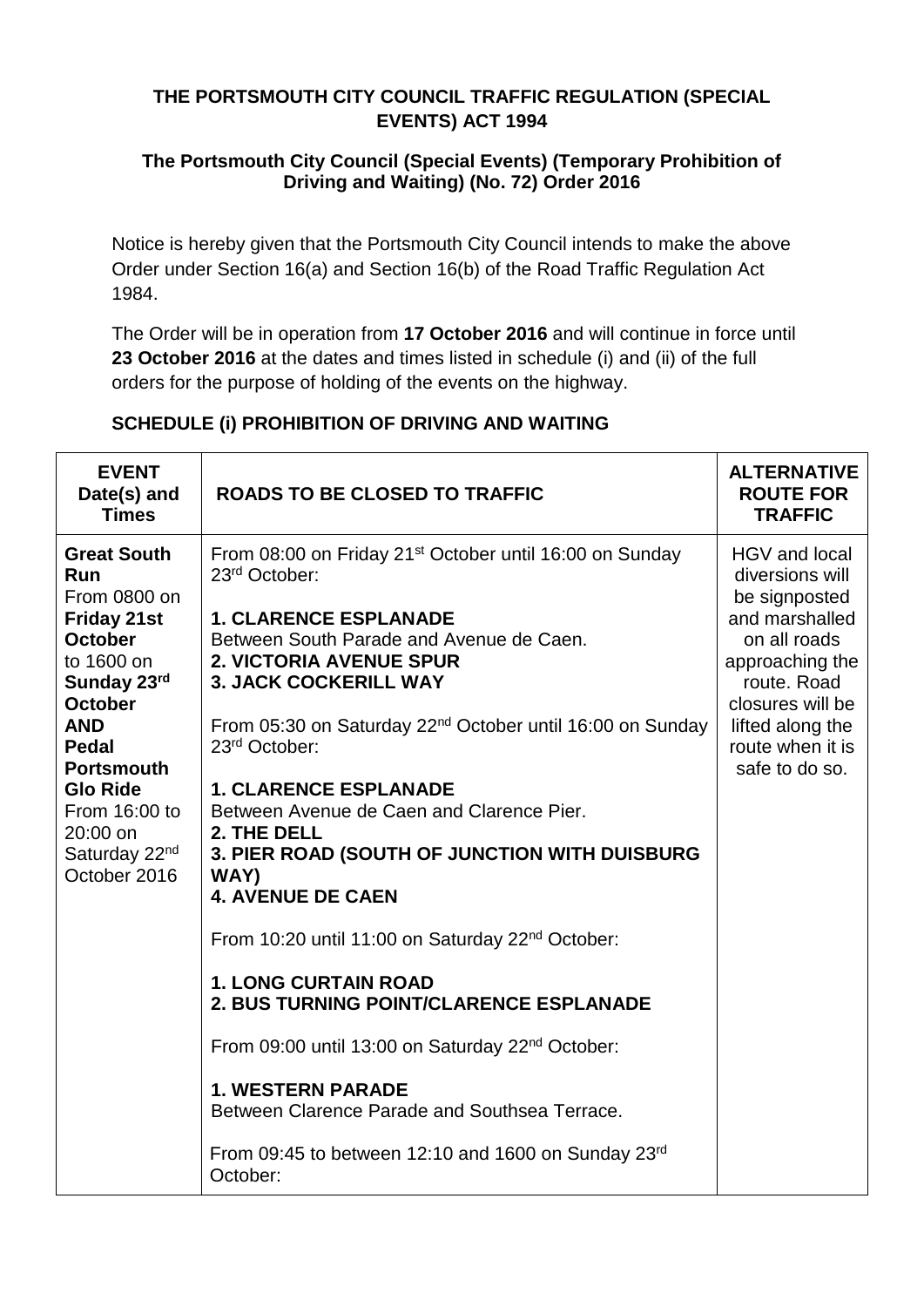| 1.  | <b>CLARENCE PIER ROAD</b>                          |
|-----|----------------------------------------------------|
| 2.  | <b>PIER ROAD</b>                                   |
|     | 3. GORDON ROAD                                     |
| 4.  | <b>PEMBROKE ROAD</b>                               |
| 5.  | <b>HIGH STREET, OLD PORTSMOUTH</b>                 |
|     | Between Pembroke Road and St George's Road.        |
| 6.  | <b>MUSEUM ROAD</b>                                 |
|     | 7. CAMBRIDGE ROAD                                  |
|     | 8. BURNABY ROAD                                    |
|     | Between Cambridge Road and Park Road.              |
| 9.  | <b>PARK ROAD</b>                                   |
|     | 10. VICTORIA AVENUE                                |
|     | 11. VICTORIA AVENUE SPUR                           |
|     | 12. ORDNANCE ROW                                   |
|     | 13. THE HARD                                       |
|     | 14. BONFIRE CORNER                                 |
|     | 15. CROSS STREET                                   |
|     | 16. QUEEN STREET                                   |
|     | 17. ALFRED ROAD                                    |
|     | 18. ANGLESEA ROAD                                  |
| 19. | <b>MARKET WAY</b>                                  |
|     | Between Unicorn Gate and Hope Street roundabout.   |
| 20. | <b>KING RICHARD I ROAD</b>                         |
|     | 21. WINSTON CHURCHILL AVENUE                       |
|     | 22. LORD MONTGOMERY WAY                            |
|     | 23. HAMPSHIRE TERRACE                              |
|     | 24. LANDPORT TERRACE                               |
|     | 25. KINGS TERRACE                                  |
|     | 26. JUBILEE TERRACE                                |
|     | 27. BELLEVUE TERRACE                               |
| 28. | <b>SOUTHSEA TERRACE</b>                            |
| 29. | <b>WESTERN PARADE</b>                              |
| 30. | <b>DUISBURG WAY</b>                                |
| 31. | <b>CLARENCE PARADE</b>                             |
| 32. | <b>SERPENTINE WAY</b>                              |
|     | 33. SOUTH PARADE                                   |
| 34. | <b>LENNOX ROAD SOUTH</b>                           |
| 35. | <b>BURGOYNE ROAD</b>                               |
| 36. | <b>ST HELEN'S PARADE</b>                           |
| 37. | <b>GRANADA ROAD</b>                                |
|     | From Mansion Road To St Helens Parade.             |
| 38. | <b>EASTERN PARADE</b>                              |
|     | 39. ST GEORGE'S ROAD, EASTNEY                      |
| 40. | ST GEORGE'S ROAD, PORTSEA                          |
| 41. | <b>CROMWELL ROAD</b>                               |
| 42. | <b>HENDERSON ROAD</b>                              |
|     | Between Highland Road and Bransbury Road.          |
| 43. | <b>HENDERSON ROAD</b>                              |
|     | Eastbound closure between Bransbury Road and Ferry |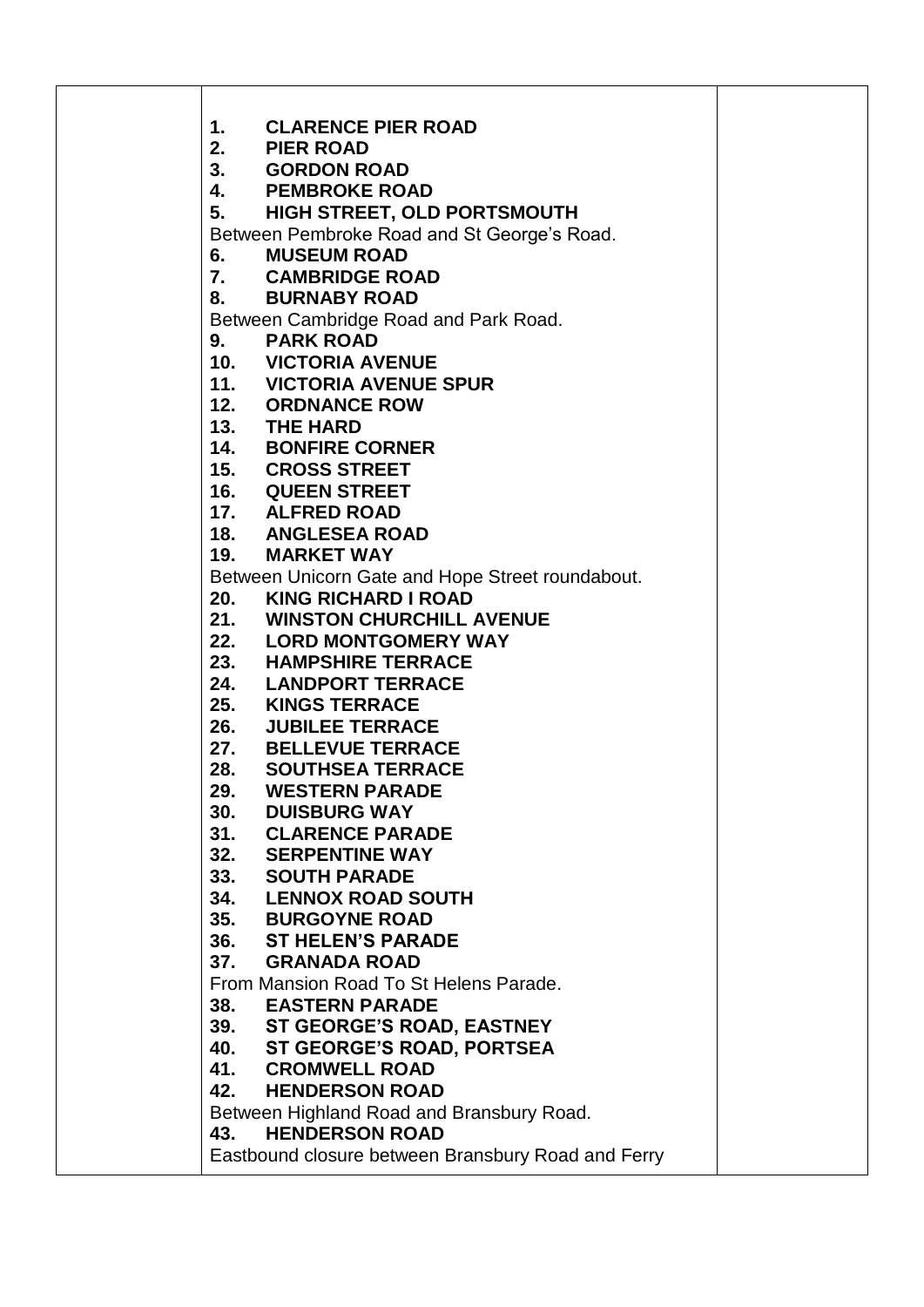| Road.<br>44. HENDERSON ROAD<br>Between Ferry Road and Eastney Esplanade.<br>45. BRANSBURY ROAD<br>From Eastney Road to Ringwood Road<br><b>46. EASTNEY ESPLANADE</b><br>47. SOUTHSEA ESPLANADE<br>48. SOUTHSEA ESPLANADE LINK ROAD AND THE<br>OCEAN AT THE END OF THE LANE.<br><b>ISAMBARD BRUNEL ROAD</b><br>49.<br>Between Alec Rose Lane and Winston Churchill Avenue.<br>50.<br><b>KINGS ROAD</b><br>Between Great Southsea Street and Landport Terrace.<br>51. BRANSBURY ROAD<br>Between Eastney Farm Road and Henderson Road. |  |
|-------------------------------------------------------------------------------------------------------------------------------------------------------------------------------------------------------------------------------------------------------------------------------------------------------------------------------------------------------------------------------------------------------------------------------------------------------------------------------------------------------------------------------------|--|
|-------------------------------------------------------------------------------------------------------------------------------------------------------------------------------------------------------------------------------------------------------------------------------------------------------------------------------------------------------------------------------------------------------------------------------------------------------------------------------------------------------------------------------------|--|

# **SCHEDULE (ii) PROHIBITION OF WAITING**

# **In extension of the dates and periods of time listed in Schedule (i)**

| <b>Great South</b><br>FROM 06:00 on Monday 17th October 2016 until 1600 on<br>HGV and local<br>Friday 21 <sup>st</sup> October 2016<br><b>Run</b><br>diversions will<br>From 0600 on<br>be signposted<br>Monday 17th<br><b>1. CLARENCE ESPLANADE</b><br>and marshalled<br><b>October</b><br>on all roads<br>From Castle Field entrance to junction with Brian Kidd Way.                                                                                                                                                                                                                                                                                                                                                                         | <b>ALTERNATIVE</b><br><b>ROUTE FOR</b><br><b>TRAFFIC</b> |
|-------------------------------------------------------------------------------------------------------------------------------------------------------------------------------------------------------------------------------------------------------------------------------------------------------------------------------------------------------------------------------------------------------------------------------------------------------------------------------------------------------------------------------------------------------------------------------------------------------------------------------------------------------------------------------------------------------------------------------------------------|----------------------------------------------------------|
| to 1600 on<br>approaching the<br>Sunday 23rd<br>From 07:00 on Wednesday 19 <sup>th</sup> October 2016 to 16:00 on<br>route. Road<br><b>October</b><br>Sunday 23rd October 2016<br>closures will be<br>lifted along the<br><b>DUISBURG WAY</b><br>route when it is<br>1.<br>Three spaces to facilitate the installation of a temporary<br>safe to do so.<br>kerb drop for car park egress.<br>From 06:00 on Saturday 22 <sup>nd</sup> October until 16:00 on Sunday<br>23 <sup>rd</sup> October:<br>1. WESTERN PARADE (NORTHBOUND)<br>20 spaces south of Southsea Terrace.<br>From 06:00 to 16:00 on Sunday 23rd October 2016:<br>1. HIGH STREET (OLD PORTSMOUTH)<br>6 spaces (30 metres) on southbound carriageway outside<br>The George Court. |                                                          |